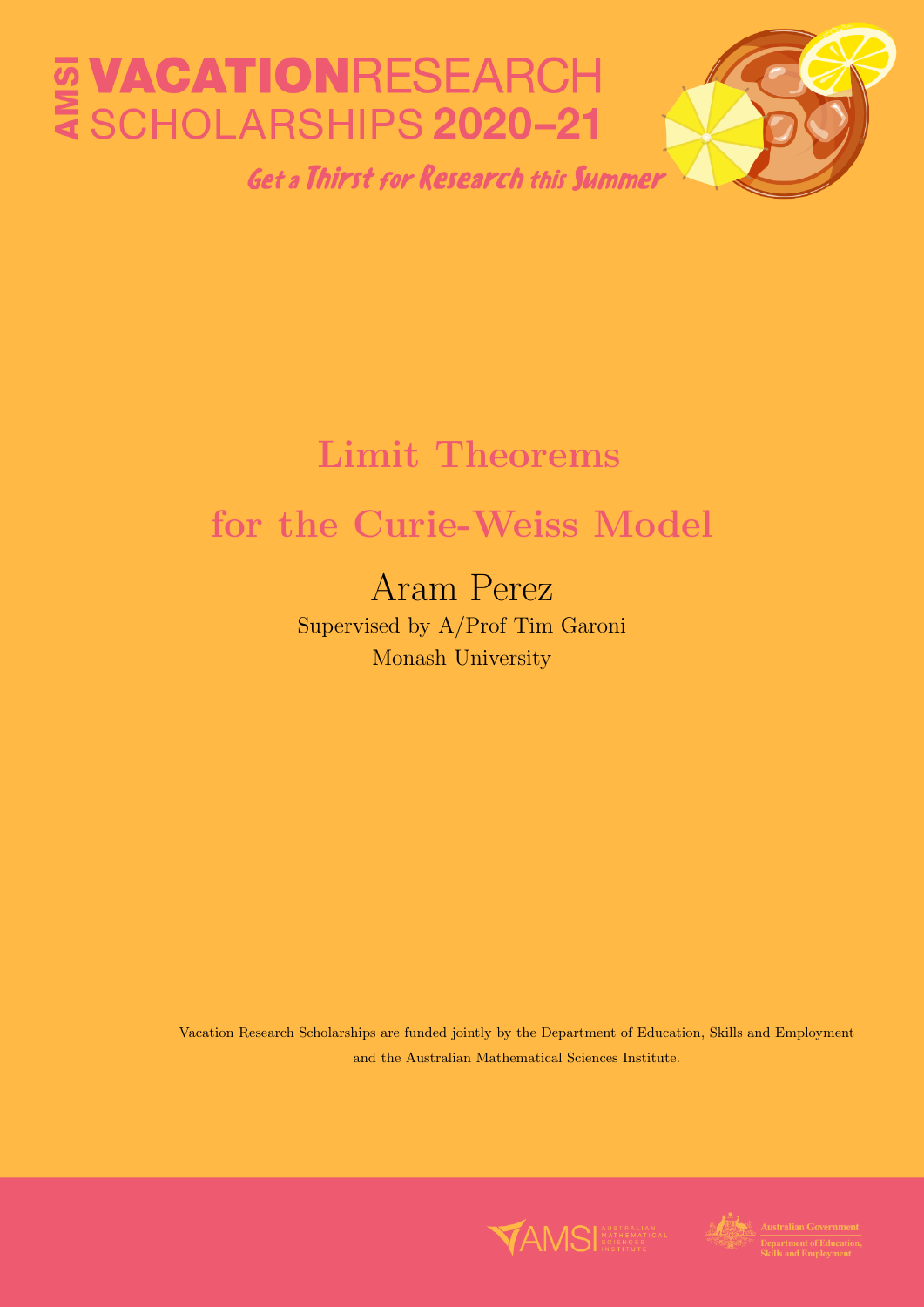## Abstract

In this report we extend on some of the limit theorems from Ellis and Newman [1978]. Namely, we study the limiting distributions of the sum of spins,  $S_n$ , with respect to the Curie-Weiss model in the case when the inverse temperature,  $\beta$ , is given by  $\beta = \beta_n := 1/(1 + \alpha n^{-\gamma})$ . When  $\gamma > \frac{1}{2}$  and for all  $\alpha \in \mathbb{R}$ ,  $S_n/n^{3/4}$  converges in distribution to a density proportional to  $\exp(-\frac{x^4}{12})$ . Conversely, we obtain Gaussian behavior for  $S_n/n^{\frac{\gamma}{2}+\frac{1}{2}}$ when  $\gamma \in [0, \frac{1}{2})$  and  $\alpha > 0$  and analogous results for when  $\gamma = \frac{1}{2}$ . We also obtain variance results for each of these cases.

## Acknowledgements

I would first and foremost like to thank my supervisor Tim Garoni for offering me the chance to undertake this project. I appreciate the amount of time that Tim spent helping me with my research and his enthusiasm throughout the six weeks. I would also like to thank Eric Zhou for the countless number of suggestions he offered me throughout the six weeks and for assisting Tim in directing my research.

Finally I would also like to thank the Australian Mathematical Sciences Institute for offering me a research scholarship. The entire experience was a very enjoyable one for me.



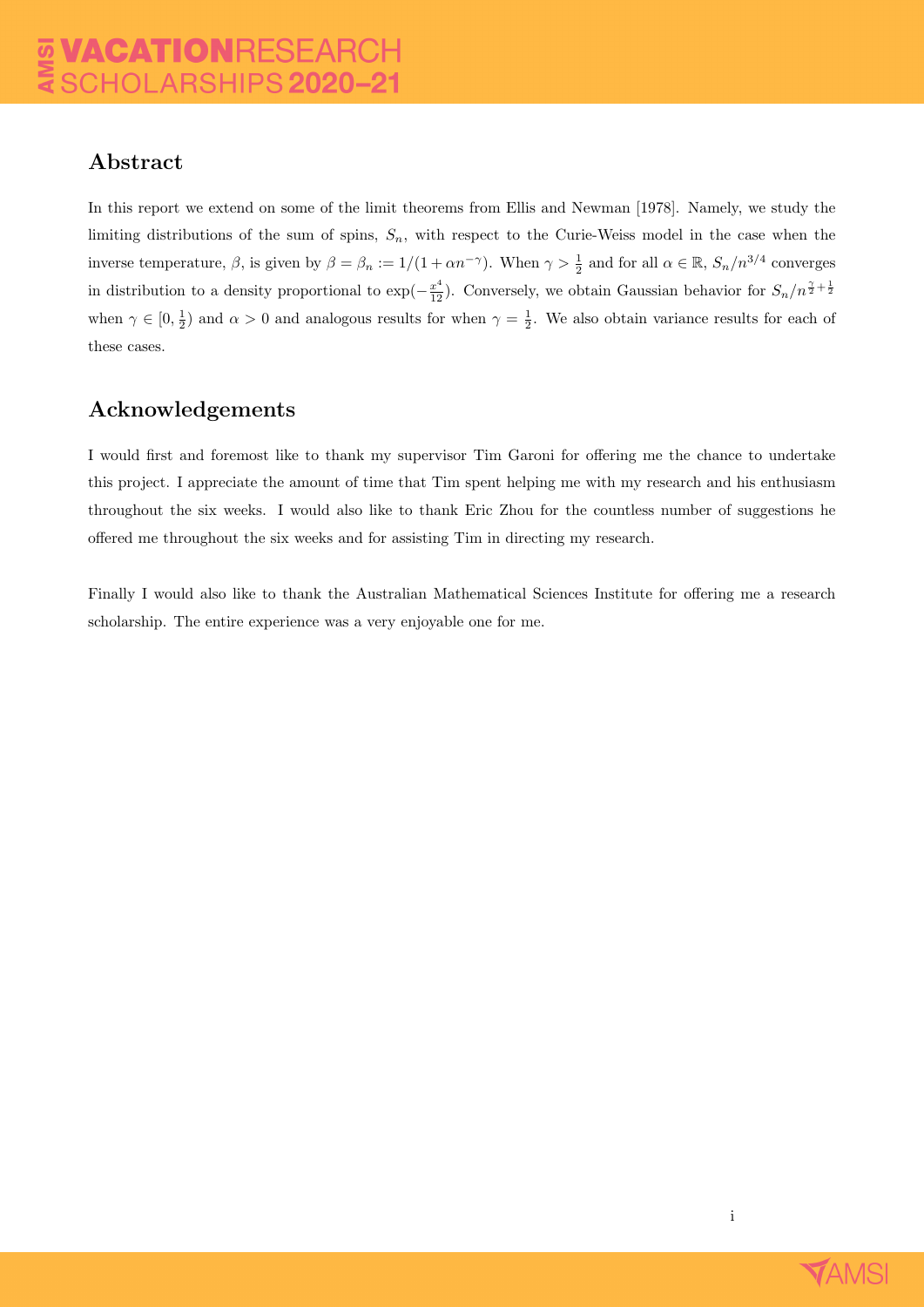# Contents

|             | Abstract                                                             | $\mathbf{i}$        |
|-------------|----------------------------------------------------------------------|---------------------|
|             | Acknowledgements                                                     |                     |
| $\mathbf 1$ | Introduction<br>1.1                                                  | 1<br>$\overline{2}$ |
|             | 2 Limit Theorems for fixed $\beta$                                   | $\bf{2}$            |
|             | 3 Limit Theorems when $\beta = \beta_n = 1/(1 + \alpha n^{-\gamma})$ | 3                   |
|             | 4 Further Study                                                      | 8                   |
|             | 5 Conclusion                                                         | 9                   |
|             | Appendix<br>10                                                       |                     |
|             |                                                                      | -10                 |
|             |                                                                      | -10                 |
|             |                                                                      | -10                 |



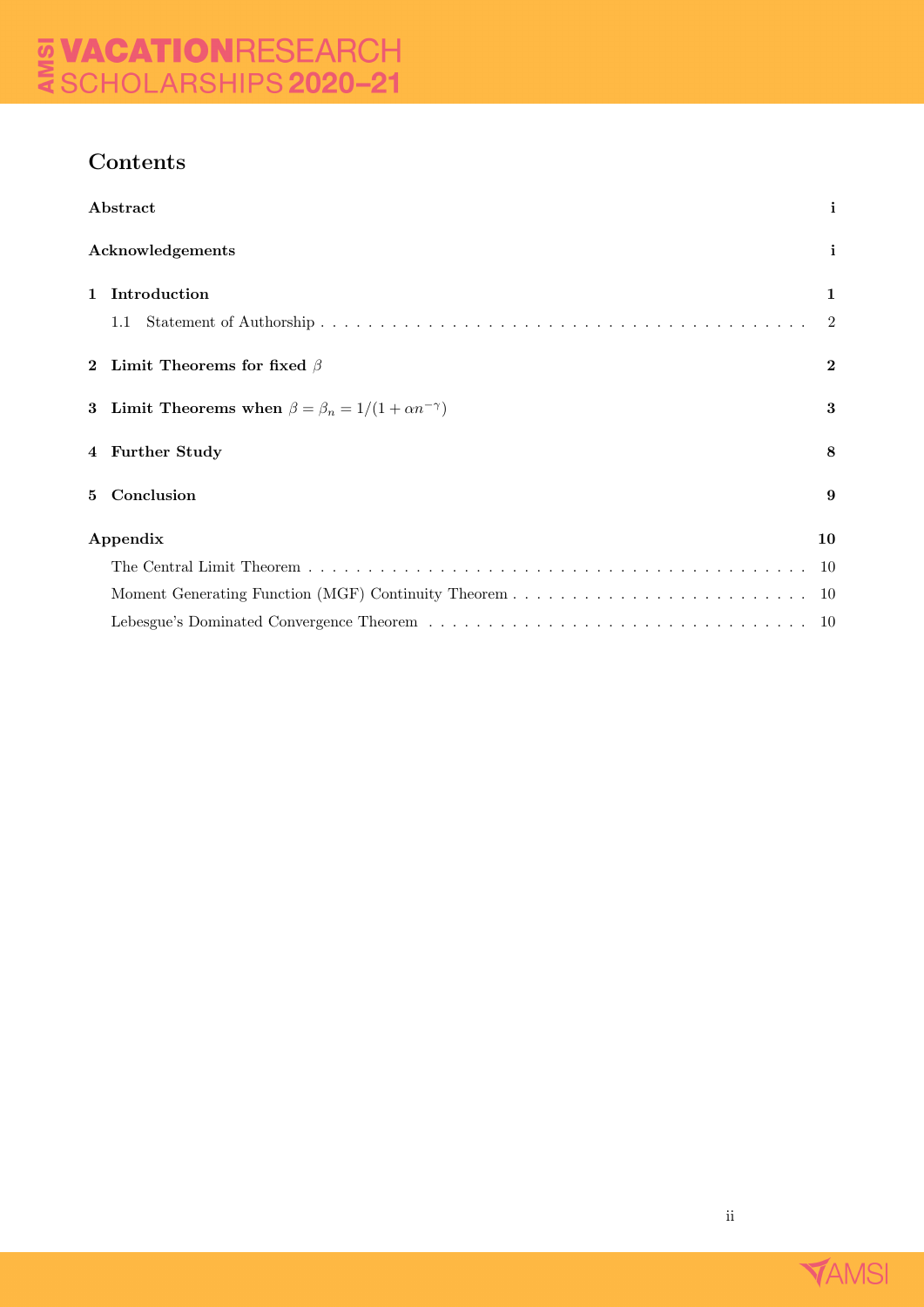#### 1 Introduction

Consider a game where we have n coins placed on a table where we flip these coins and count the number of heads we observe. Let a head correspond to observing the value 1 and a tail correspond to observing the value −1. Then in counting the number of heads we observe, we can sum the observed values for each of these coins with  $-n$  corresponding to no heads (all tails) and the sum of n corresponding to all heads (no tails). We note that the outcome of one coin doesn't affect the outcome of another and that each coin has the same distribution where  $\mathbb{P}(H) = \mathbb{P}(T) = \frac{1}{2}$ . Formally we would consider these coins to be independent and identically distributed (i.i.d.) random variables.

In this situation the number of heads we observe (corresponding to a value between  $-n$  and n) follows what is called a binomial distribution. Figure 1 shows this distribution for  $n = 40$ . It seems like the distribution is



Figure 1: Binomial distribution for the number of heads observed when  $n = 40$ 

approaching a simple curve like the Gaussian curve (commonly known as a Normal curve or the bell curve). This is true in a sense. If we correctly scale our distribution for the number of heads we do, in fact, converge to a Normal curve. This is because of the Central Limit Theorem (see appendix). Because the coins are i.i.d. random variables then the Central Limit Theorem tells us that the sum of these random variables (after appropriate scaling) converges to a Normal distribution. What happens when we modify this situation so that the coins are instead dependent on each other in a particular kind of way? The situation becomes a whole lot more complex. The Curie-Weiss model is an example of such a situation. This report studies the limiting distributions for sums of these random variables that are defined by the Curie-Weiss model.

The Curie-Weiss model is defined on a complete graph of  $n$  vertices where each vertex takes a spin value  $\omega_i \in \{-1, 1\}$ . In physics, each of these vertices is taken to represent the magnetic dipole moment of an atom. We let any such configuration of spins,  $\omega$ , to be random such that

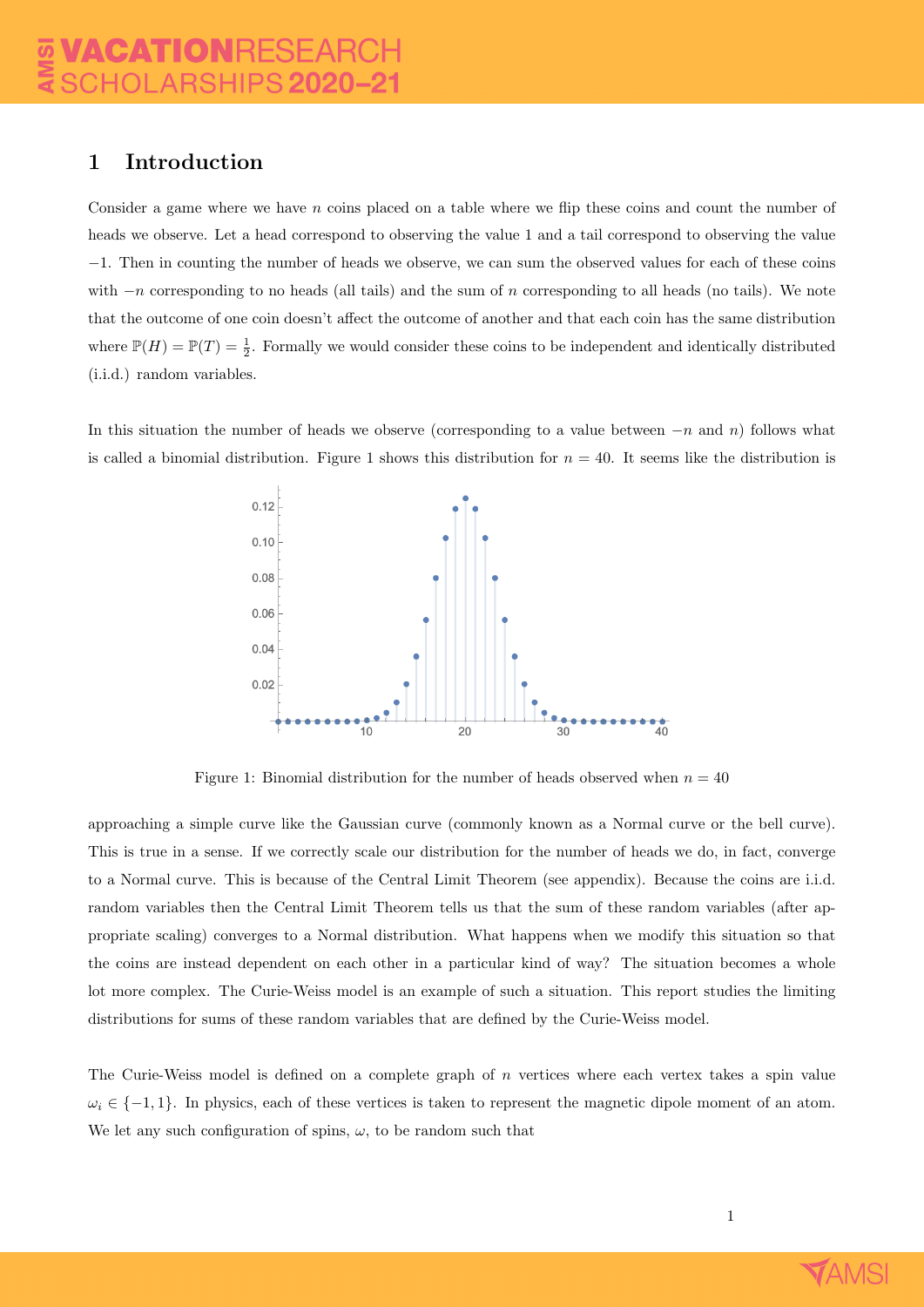$$
\mathbb{P}(\omega) = \exp\left(\frac{\beta}{2n} \sum_{i,j=1} \omega_i \omega_j\right) / \sum_{\omega \in \Omega^n} \exp\left(\frac{\beta}{2n} \sum_{i,j=1} \omega_i \omega_j\right)
$$
(1.1)

where  $\Omega^n := \{-1,1\}^n$  is the set of all possible spin configurations for the n vertices and  $\beta$  is the inverse temperature of the system. The value of  $\beta$  affects the distribution of spin configurations in a fundamental way.

We also define  $S_n = \sum_{\omega_i \in \{-1,1\}} \omega_i$  which is known as the magnetisation (analogous to summing the results of the coin flips). Since each  $\omega_i$  is a random variable, the magnetisation is just the sum of n identically distributed (but now dependent) random variables.  $S_n$  has a symmetric distribution and, in particular,  $\mathbb{E}(S_n) = 0$ . A crucial observation to make is that  $\sum_{i,j=1} \omega_i \omega_j = S_n^2$ . This means we can change equation (1.1) to

$$
\mathbb{P}(\omega) = \exp\left(\frac{\beta}{2n}S_n^2\right) / \sum_{\omega \in \Omega^n} \exp\left(\frac{\beta}{2n}S_n^2\right).
$$
\n(1.2)

This makes analysing the magnetisation a much simpler task. The remainder of this report will be to develop limit theorems for the magnetisation.

#### 1.1 Statement of Authorship

The Curie-Weiss model has been heavily studied and so not all of the ideas in this report are original. Section 2 outline well known results by Ellis and Newman [1978] and Simon and Griffiths [1973]. Section 3 is work that Tim, Eric and I did. Tim and Eric gave me a strong sense of direction for pursuing this work. They also assisted me when in solving a few problems that arose. I was responsible for writing up the detailed arguments and proofs, although they were very similar in flavour to those by Ellis [2006]. We are unaware if these results have been obtained previously.

#### 2 Limit Theorems for fixed  $\beta$

**Theorem 2.1** see e.g. Theorem V.9.4 [Ellis, 2006]. Fix  $0 < \beta < 1$  and define  $\sigma^2(\beta) = (1 - \beta)^{-1}$ . Then as  $n \to \infty$ ,

$$
\frac{S_n}{n^{1/2}} \to N(0, \sigma^2)
$$
, in distribution.

We note that this is analogous to the Central Limit Theorem for i.i.d. random variables since  $\mathbb{E}[\omega_i] = \mu = 0$ . We also observe that  $\sigma^2(\beta)$  diverges when  $\beta = 1$ , thus we expect the central limit theorem type result to fail in this case. The next theorem which was discovered by Simon and Griffiths [1973] gives us different limit theorem for the case when  $\beta = 1$ .

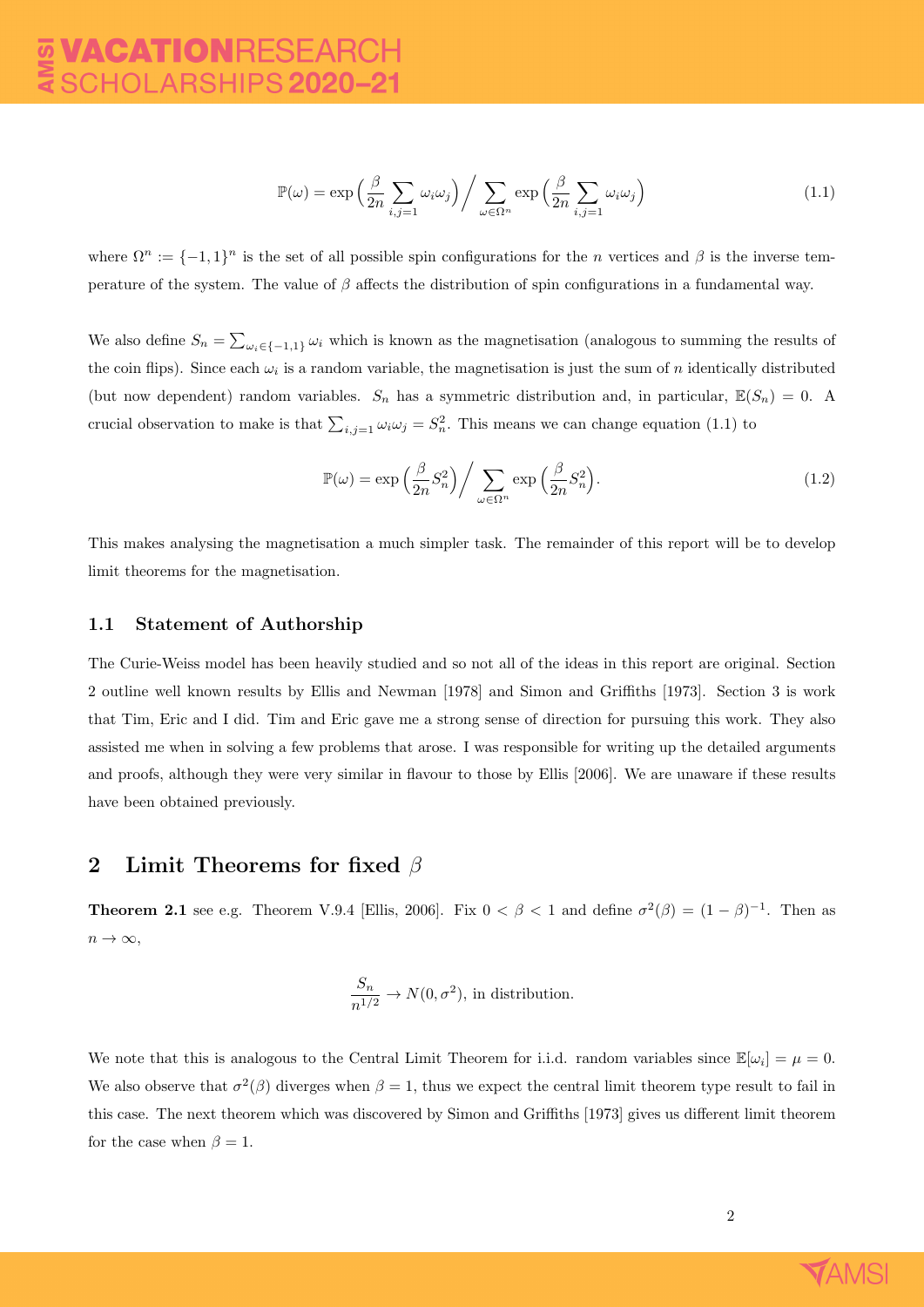**Theorem 2.2** see e.g. Theorem V.9.5 [Ellis, 2006]. Fix  $\beta = 1$ . Then there exists a random variable X with density proportional to  $\exp(-\frac{1}{12}x^4)$  such that as  $n \to \infty$ ,

$$
\frac{S_n}{n^{3/4}} \to X, \, \text{in distribution}.
$$

We call  $\beta = 1$  the critical value for the Curie-Weiss model. In the case when  $\beta > 1$  the dependencies are too strong, and the above limit theorems fail. In the next section we will set  $\beta = \beta_n := 1/(1 + \alpha n^{-\gamma})$  which converges to the critical value of  $\beta = 1$  as  $n \to \infty$  and see how this effects the limiting distributions for the magnetisation.

# 3 Limit Theorems when  $\beta = \beta_n = 1/(1 + \alpha n^{-\gamma})$

**Theorem 3.1** Let  $\beta_n = \frac{1}{1+\alpha n^{-\gamma}}$  be the inverse-temperature and  $S_n = \sum_{\omega_i \in \{-1,1\}} \omega_i$  be the magnetisation for the Curie-Weiss model with n spins. For all  $\gamma > \frac{1}{2}$  and  $\alpha \in \mathbb{R}$ , there is a random variable X with density proportional to  $\exp(-\frac{1}{12}x^4)$  such that,

$$
\lim_{n \to \infty} \frac{S_n}{n^{\frac{3}{4}}} \to X
$$
, in distribution

and

$$
\text{Var}(S_n^2) \sim n^{\frac{3}{2}} \int_{-\infty}^{\infty} x^2 \exp\left(-\frac{1}{12}x^4\right) dx \bigg/ \int_{-\infty}^{\infty} \exp\left(-\frac{1}{12}x^4\right) dx.
$$

This defines what we will call the Critical Scaling Window. To prove this, we will show that,

$$
\lim_{n \to \infty} \mathbb{E}\Big(\exp\Big(r\frac{S_n}{n^{\frac{3}{4}}}\Big)\Big) = \int_{-\infty}^{\infty} \exp(rx - \frac{1}{12}x^4) \, dx \Big/ \int_{-\infty}^{\infty} \exp\Big(-\frac{1}{12}x^4\Big) \, dx := g(r). \tag{3.1}
$$

The theorem then follows from the MGF Continuity Theorem (see appendix). We will have that  $\mathbb{E}(\exp(r\frac{S_n}{3}))$  $\frac{S_n}{n^{\frac{3}{4}}}\big)\big) \rightarrow$  $g(r)$  as  $n \to \infty$ . Clearly  $\lim_{r\to 0} g(r) = g(0) = 1$ . This then tells us that  $S_n n^{-\frac{3}{4}}$  converges in distribution to a distribution defined by  $P(x) = \exp(-\frac{1}{12}x^4) / \int_{\infty}^{\infty} \exp(-\frac{1}{12}x^4)$ . We will start by proving the following lemma.

**Lemma 3.2** Let  $t_n$  be an be any sequence and  $S_n$  be the magnetisation for the Curie-Weiss model. Then for any  $\beta > 0$ ,

$$
\mathbb{E}(\exp(t_n S_n)) = \frac{\int_{-\infty}^{\infty} \exp(-\frac{1}{2}\frac{n}{\beta}t_n^2 + \frac{xt_n n}{\beta} - \frac{1}{2}\frac{n}{\beta}x^2 + n\log(\cosh(x))) dx}{\int_{-\infty}^{\infty} \exp(-\frac{1}{2}\frac{n}{\beta}x^2 + n\log(\cosh(x))) dx}.
$$

Proof Lemma 3.2. By definition of expected value.

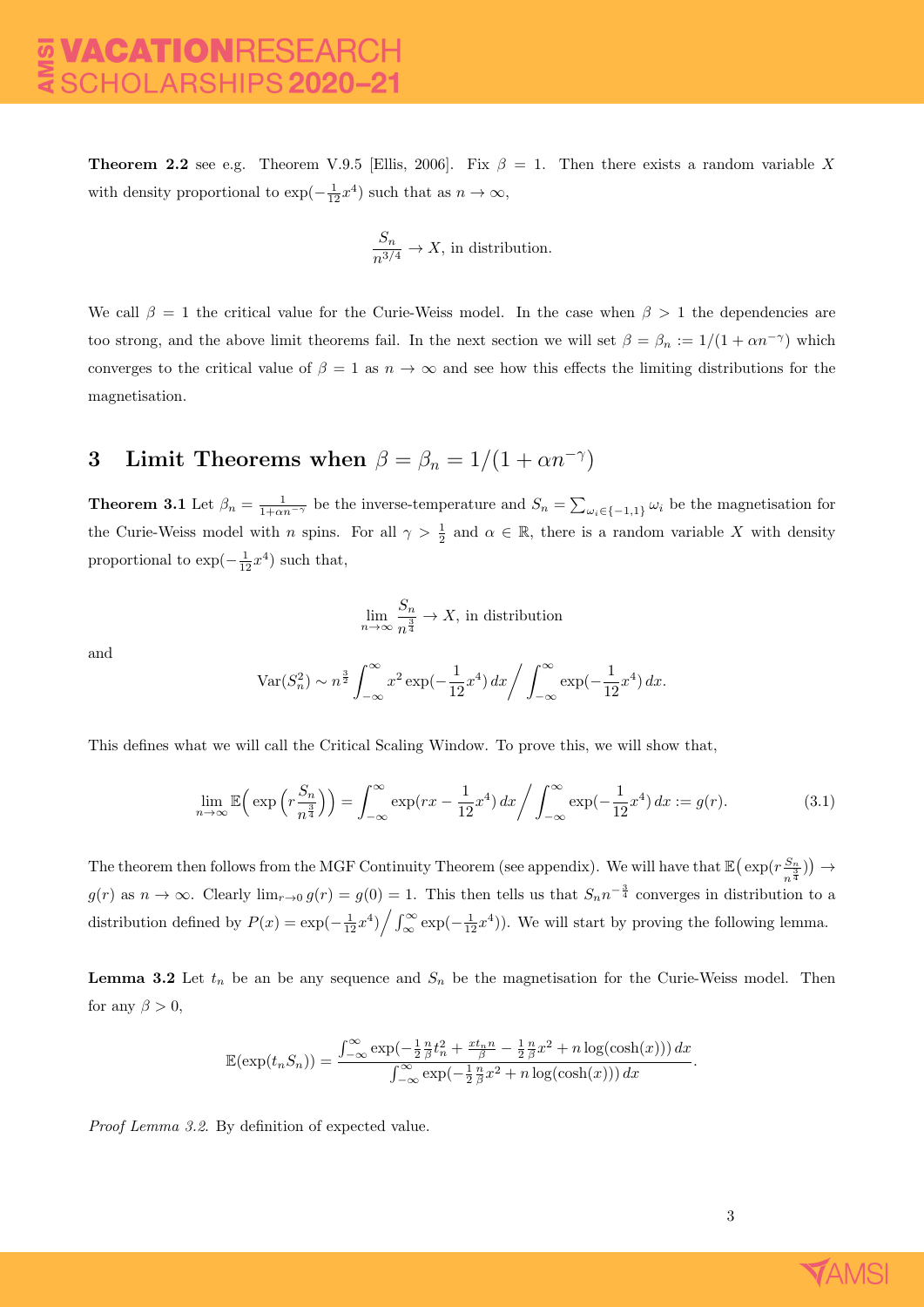$$
\mathbb{E}(\exp(t_n S_n)) = \sum_{\omega \in \Omega^n} \exp(t_n S_n) \frac{\exp(\frac{\beta}{2n} S_n^2)}{\sum_{\omega \in \Omega^n} \exp(\frac{\beta}{2n} S_n^2)}
$$

$$
= \frac{\sum_{\omega \in \Omega^n} \exp(t_n S_n) \exp(\frac{1}{2}(\sqrt{\frac{\beta}{n}} S_n)^2)}{\sum_{\omega \in \Omega^n} \exp(\frac{1}{2}(\sqrt{\frac{\beta}{n}} S_n)^2)}.
$$

We can then use the identity  $\exp(\frac{1}{2}x^2) = \frac{1}{\sqrt{2}}$  $\frac{1}{2\pi} \int_{-\infty}^{\infty} \exp(yx - \frac{1}{2}y^2) dy$  to replace the term  $\exp(\frac{1}{2}(\sqrt{\frac{\beta}{n}}S_n)^2)$ . From this we obtain

$$
\mathbb{E}(\exp(t_n S_n)) = \frac{\sum_{\omega \in \Omega^n} \int_{-\infty}^{\infty} \exp((t_n + \sqrt{\frac{\beta}{n}}x)S_n - \frac{1}{2}x^2) dx}{\sum_{\omega \in \Omega^n} \int_{-\infty}^{\infty} \exp(\sqrt{\frac{\beta}{n}}xS_n - \frac{1}{2}x^2) dx}.
$$

Next we use linearity of the integral and the definition of  $S_n$  to obtain

$$
\mathbb{E}(\exp(t_n S_n)) = \frac{\int_{-\infty}^{\infty} \exp(-\frac{1}{2}x^2) \sum_{\omega \in \Omega^n} \exp((t_n + \sqrt{\frac{\beta}{n}}x)S_n) dx}{\int_{-\infty}^{\infty} \exp(-\frac{1}{2}x^2) \sum_{\omega \in \Omega^n} \exp(\sqrt{\frac{\beta}{n}}xS_n) dx}
$$
  

$$
= \frac{\int_{-\infty}^{\infty} \exp(-\frac{1}{2}x^2) \sum_{\omega \in \Omega^n} \prod_{i=1}^n \exp((t_n + \sqrt{\frac{\beta}{n}}x)\omega_i) dx}{\int_{-\infty}^{\infty} \exp(-\frac{1}{2}x^2) \sum_{\omega \in \Omega^n} \prod_{i=1}^n \exp(\sqrt{\frac{\beta}{n}}x\omega_i) dx}
$$
  

$$
= \frac{\int_{-\infty}^{\infty} \exp(-\frac{1}{2}x^2) \prod_{i=1}^n (\exp(t_n + \sqrt{\frac{\beta}{n}}x) + \exp(-(t_n + \sqrt{\frac{\beta}{n}}x)) dx}{\int_{-\infty}^{\infty} \exp(-\frac{1}{2}x^2) \prod_{i=1}^n (\exp(\sqrt{\frac{\beta}{n}}x) + \exp(-\sqrt{\frac{\beta}{n}}x)) dx}.
$$

Multiplying the numerator and the denominator by  $1/2^n$  then yields,

$$
\mathbb{E}(\exp(t_n S_n)) = \frac{\int_{-\infty}^{\infty} \exp(-\frac{1}{2}x^2 + n \log(\cosh(\sqrt{\frac{\beta}{n}}x + t_n)) dx}{\int_{-\infty}^{\infty} \exp(-\frac{1}{2}x^2 + n \log(\cosh(\sqrt{\frac{\beta}{n}}x)) dx}
$$

$$
= \frac{\int_{-\infty}^{\infty} \exp(-\frac{1}{2}\frac{n}{\beta}t_n^2 + \frac{xt_n n}{\beta} - \frac{1}{2}\frac{n}{\beta}x^2 + n \log(\cosh(x))) dx}{\int_{-\infty}^{\infty} \exp(-\frac{1}{2}\frac{n}{\beta}x^2 + n \log(\cosh(x))) dx}
$$

which holds for all  $\beta > 0$ .

Now we will prove Theorem 3.1 which involves many ideas used in the proof of Theorem 2.2. See e.g. Theorem V.9.5 [Ellis, 2006].

*Proof Theorem 3.1.* From Lemma 3.2, letting  $\beta = \beta_n$  we get



 $\Box$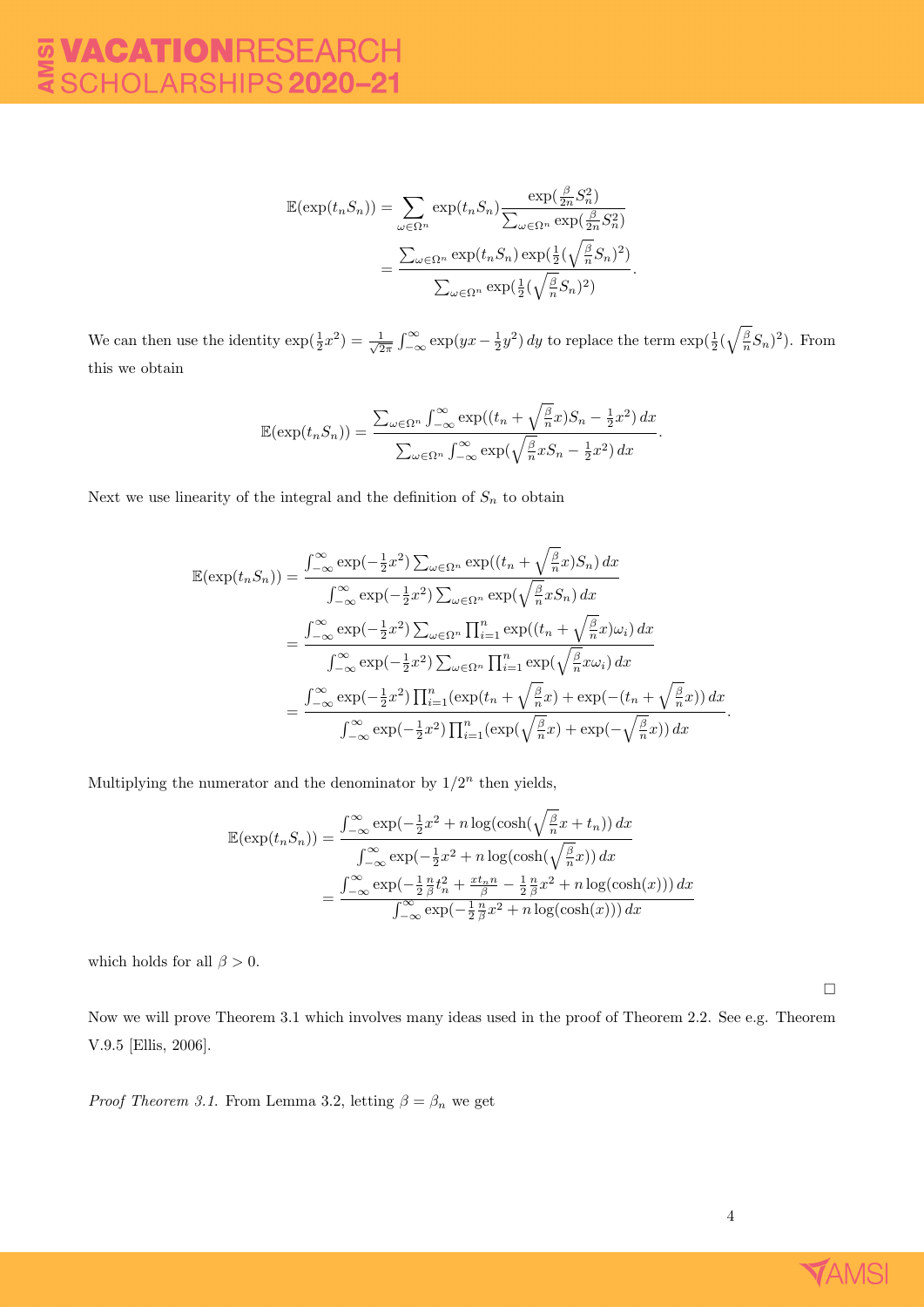$$
\mathbb{E}(\exp(t_n S_n)) = \frac{\int_{-\infty}^{\infty} \exp(-\frac{1}{2}n(1+\alpha n^{-\gamma})t_n^2 + xt_n n(1+\alpha n^{-\gamma}) - \frac{1}{2}\alpha n^{1-\gamma}x^2 - \frac{1}{2}nx^2 + n\log(\cosh(x))) dx}{\int_{-\infty}^{\infty} \exp(-\frac{1}{2}\alpha n^{1-\gamma}x^2 - \frac{1}{2}nx^2 + n\log(\cosh(x))) dx}
$$

$$
= \frac{\int_{-\infty}^{\infty} \exp(-\frac{1}{2}n(1+\alpha n^{-\gamma})t_n^2 + xt_n n(1+\alpha n^{-\gamma}) - \frac{1}{2}\alpha n^{1-\gamma}x^2 - nG(x)) dx}{\int_{-\infty}^{\infty} \exp(-\frac{1}{2}\alpha n^{1-\gamma}x^2 - nG(x)) dx}
$$
(3.2)

where  $G(x) = \frac{1}{2}x^2 - \log(\cosh(x))$ . We observe that the Taylor series of  $G(x)$  around  $x = 0$  is  $G(x) = \frac{1}{12}x^4 +$  $\frac{G^6(c)}{6!}x^6$  for some  $c \in (0, x)$  and for all  $|x| < A$ , where A is the radius of convergence. From this we can see that  $nG(\frac{x}{-1})$  $(\frac{x}{n^{\frac{1}{4}}}) = \frac{1}{12}x^4 + \frac{G^6(c)n^{-\frac{1}{2}}}{6!}x^6 \to \frac{1}{12}x^4$  as  $n \to \infty$ . We also notice for  $\gamma > \frac{1}{2}$ ,  $-\frac{1}{2}\alpha n^{1-\gamma}(\frac{x}{n^{\frac{1}{2}}})$  $(\frac{x}{n^{\frac{1}{4}}})^2 = -\frac{1}{2}\alpha n^{\frac{1}{2}-\gamma}x^2 \to 0$ as  $n \to \infty$ . This motivates the change of variables  $x \to \frac{x}{n^{\frac{1}{4}}}$ . Applying this to the numerator and the denominator in (3.2) we get

$$
\mathbb{E}(\exp(t_n S_n)) = \frac{\int_{-\infty}^{\infty} \exp\left(-\frac{1}{2}n(1+\alpha n^{-\gamma})t_n^2 + xt_n n^{\frac{3}{4}}(1+\alpha n^{-\gamma}) - \frac{1}{2}\alpha n^{\frac{1}{2}-\gamma}x^2 - nG\left(\frac{x}{n^{\frac{1}{4}}}\right)\right)dx}{\int_{-\infty}^{\infty} \exp\left(-\frac{1}{2}\alpha n^{\frac{1}{2}-\gamma}x^2 - nG\left(\frac{x}{n^{\frac{1}{4}}}\right)\right)dx}.
$$
 (3.3)

To obtain a non trivial limit for the x term we then set  $t_n = \frac{r}{2}$  $\frac{r}{n^{\frac{3}{4}}}$  which gives

$$
\mathbb{E}\left(\exp\left(r\frac{S_n}{n^{\frac{3}{4}}}\right)\right) = \frac{\int_{-\infty}^{\infty} \exp\left(-\frac{1}{2}n^{-\frac{1}{2}}(1+\alpha n^{-\gamma})r^2 + xr(1+\alpha n^{-\gamma}) - \frac{1}{2}\alpha n^{\frac{1}{2}-\gamma}x^2 - nG\left(\frac{x}{n^{\frac{1}{4}}}\right)\right)dx}{\int_{-\infty}^{\infty} \exp\left(-\frac{1}{2}\alpha n^{\frac{1}{2}-\gamma}x^2 - nG\left(\frac{x}{n^{\frac{1}{4}}}\right)\right)dx}.
$$
 (3.4)

We notice that for the function  $G(x)$ , there exist positive real numbers  $\epsilon$  and A such that

a)  $G(x) \geq \epsilon x^4$  for  $|x| \leq A \Rightarrow \exp(-nG(\frac{x}{\epsilon})$  $\left(\frac{x}{n^{\frac{1}{4}}}\right)$ )  $\leq$  exp( $-\epsilon x^4$ ) for  $|x| \leq An^{\frac{1}{4}};$ b)  $G(x) \geq \epsilon x^2$  for  $|x| > A \Rightarrow \exp(-nG(\frac{x}{\epsilon})$  $(\frac{x}{n^{\frac{1}{4}}})$ )  $\leq$  exp $(-\epsilon x^2 n^{\frac{1}{2}})$  for  $|x| > An^{\frac{1}{4}}$ .

from a) we define a sequence of functions  $f_n(x)$  as the integrand in the numerator of equation (3.4) and let I be the indicator function. Then we see that

$$
f_n(x)\mathbb{I}(|x| \le An^{\frac{1}{4}}) := \exp(-\frac{1}{2}n^{-\frac{1}{2}}(1+\alpha n^{-\gamma})r^2 + xr(1+\alpha n^{-\gamma}) - \frac{1}{2}\alpha n^{\frac{1}{2}-\gamma}x^2 - nG(\frac{x}{n^{\frac{1}{4}}}))\mathbb{I}(|x| \le An^{\frac{1}{4}})
$$
  
 
$$
\le \exp((1+\alpha)xr - \epsilon x^4)
$$
 (3.5)

which is an integrable function over the real line. From b) we get

$$
f_n(x)\mathbb{I}(|x| > An^{\frac{1}{4}}) := \exp\left(-\frac{1}{2}n^{-\frac{1}{2}}(1+\alpha n^{-\gamma})r^2 + xr(1+\alpha n^{-\gamma}) - \frac{1}{2}\alpha n^{\frac{1}{2}-\gamma}x^2 - nG\left(\frac{x}{n^{\frac{1}{4}}}\right)\mathbb{I}(|x| > An^{\frac{1}{4}})\right)
$$
  
\$\leq\$ exp((1+\alpha)xr - \epsilon x^2n^{\frac{1}{2}}).

(3.6)

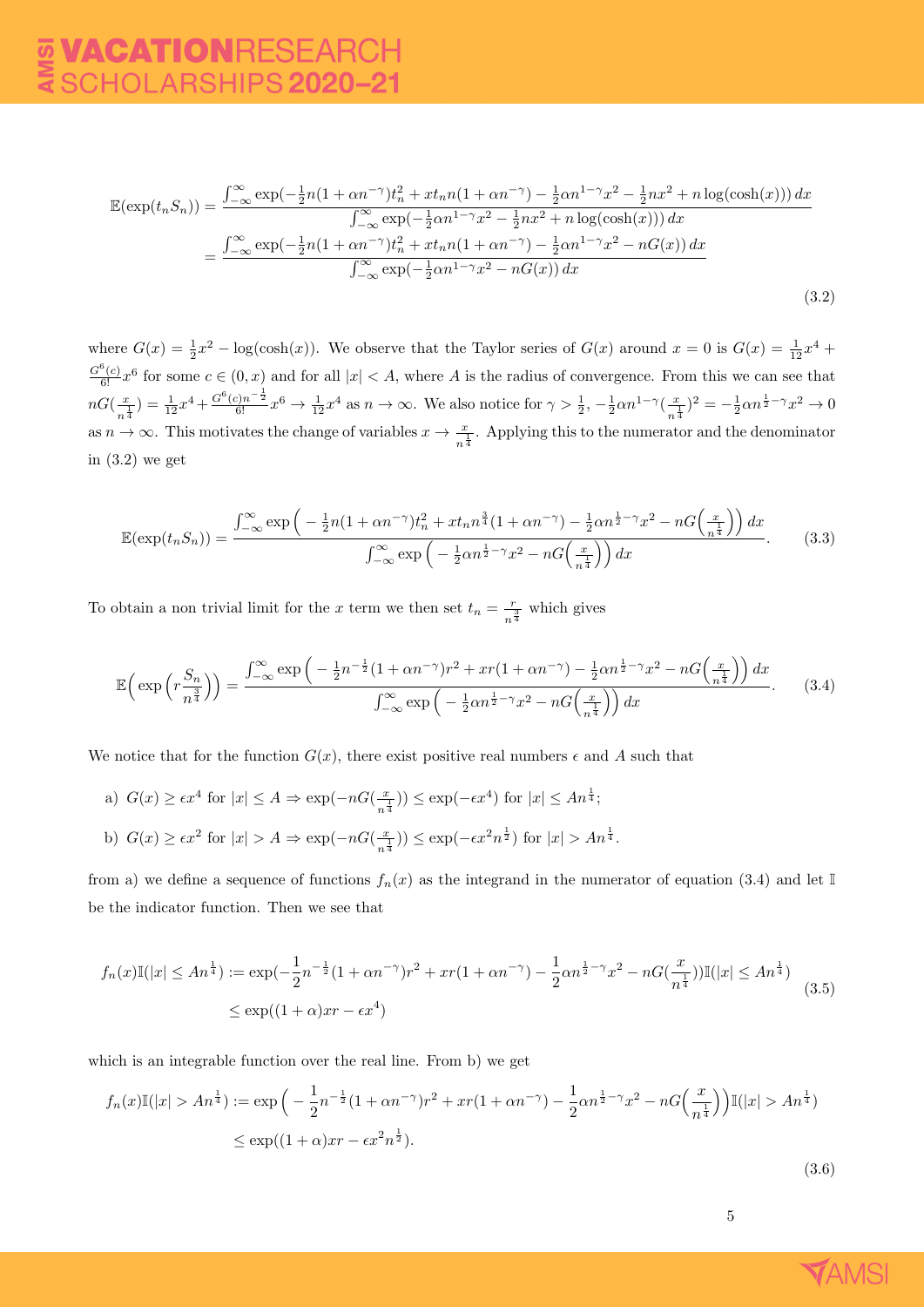The expression in equation (3.6) converges to 0 as  $n \to \infty$ . We also see for  $\gamma > \frac{1}{2}$ , we get that  $f_n(x) \to$  $\exp(rx - \frac{1}{12}x^4), \forall x \in \mathbb{R}$  since  $An^{\frac{1}{4}} \to \infty$ . Using this alongside the results in (3.5) and (3.6) and Lebesgue's dominated convergence theorem (see appendix), then  $\int_{-\infty}^{\infty} f_n(x) dx \to \int_{-\infty}^{\infty} \exp(rx - \frac{1}{12}x^4) dx$  as  $n \to \infty$ . Applying this argument to the denominator in equation (3.4) yields the result in equation (3.1). We also get from the MGF Continuity Theorem that for inside the scaling window

$$
\mathbb{E}\Big(\Big(\frac{S_n}{n^{\frac{3}{4}}}\Big)^j\Big) \to \int_{-\infty}^{\infty} x^j \exp\left(-\frac{1}{12}x^4\right) dx \Bigg/ \int_{-\infty}^{\infty} \exp\left(-\frac{1}{12}x^4\right) dx.
$$

Setting  $j = 2$ , then by linearity we obtain

$$
\mathbb{E}(S_n^2) \sim n^{\frac{3}{2}} \int_{-\infty}^{\infty} x^2 \exp(-\frac{1}{12}x^4) \, dx \bigg/ \int_{-\infty}^{\infty} \exp(-\frac{1}{12}x^4) \, dx
$$

which yields asymptotics for the variance of  $S_n$  since  $\mathbb{E}(S_n) = 0$ . This completes the proof.

**Theorem 3.3** Let  $\beta_n = \frac{1}{1+\alpha n^{-\gamma}}$  be the inverse-temperature and  $S_n = \sum_{\omega_i \in \{-1,1\}} \omega_i$  be the magnetisation for the Curie-Weiss model with *n* spins. For  $0 \le \gamma < \frac{1}{2}$  and  $\alpha \in (0, \infty)$ ,

$$
\lim_{n \to \infty} \frac{\alpha^{\frac{1}{2}} S_n}{n^{\frac{1}{2} + \frac{\gamma}{2}}} \to N(0, 1),
$$
 in distribution

and

$$
\text{Var}(S_n^2) \sim \frac{n^{1+\gamma}}{\alpha}.
$$

Similarly to Theorem 3.2, we will show that

$$
\lim_{n \to \infty} \mathbb{E}\Big(\exp\Big(r\frac{\alpha^{\frac{1}{2}}S_n}{n^{\frac{1}{2}+\frac{\gamma}{2}}}\Big)\Big) = \int_{-\infty}^{\infty} \exp(rx - \frac{1}{2}x^2) \, dx \Big/ \int_{-\infty}^{\infty} \exp\Big(-\frac{1}{2}x^2\Big) \, dx. \tag{3.7}
$$

The result for theorem 3.3 will again follow from the MGF Continuity Theorem.

Proof Theorem 3.3. The proof of this is similar to that of Theorem 3.1. As such we will begin by looking at equation (3.3). Since we observe a Central Limit Theorem  $(\lim_{n\to\infty} S_n/n^{\frac{1}{2}} \to N(0,\frac{1}{1-\beta}))$  for fixed  $\beta < 1$ then we expect for small  $\gamma$  (slow convergence to the critical value  $\beta = 1$ ) to again observe a Gaussian limiting distribution. For  $0 \leq \gamma < \frac{1}{2}$ , the term  $\frac{1}{2}\alpha n^{\frac{1}{2}-\gamma}x^2$  dominates the term  $nG(xn^{-\frac{1}{4}})$  in (3.3). We then make a change of variables  $x \to x\alpha^{-\frac{1}{2}}n^{\frac{\gamma}{2}-\frac{1}{4}}$  to make the  $x^2$  term have a non-trivial limit as  $n \to \infty$ . This yields from equation (3.3),



 $\Box$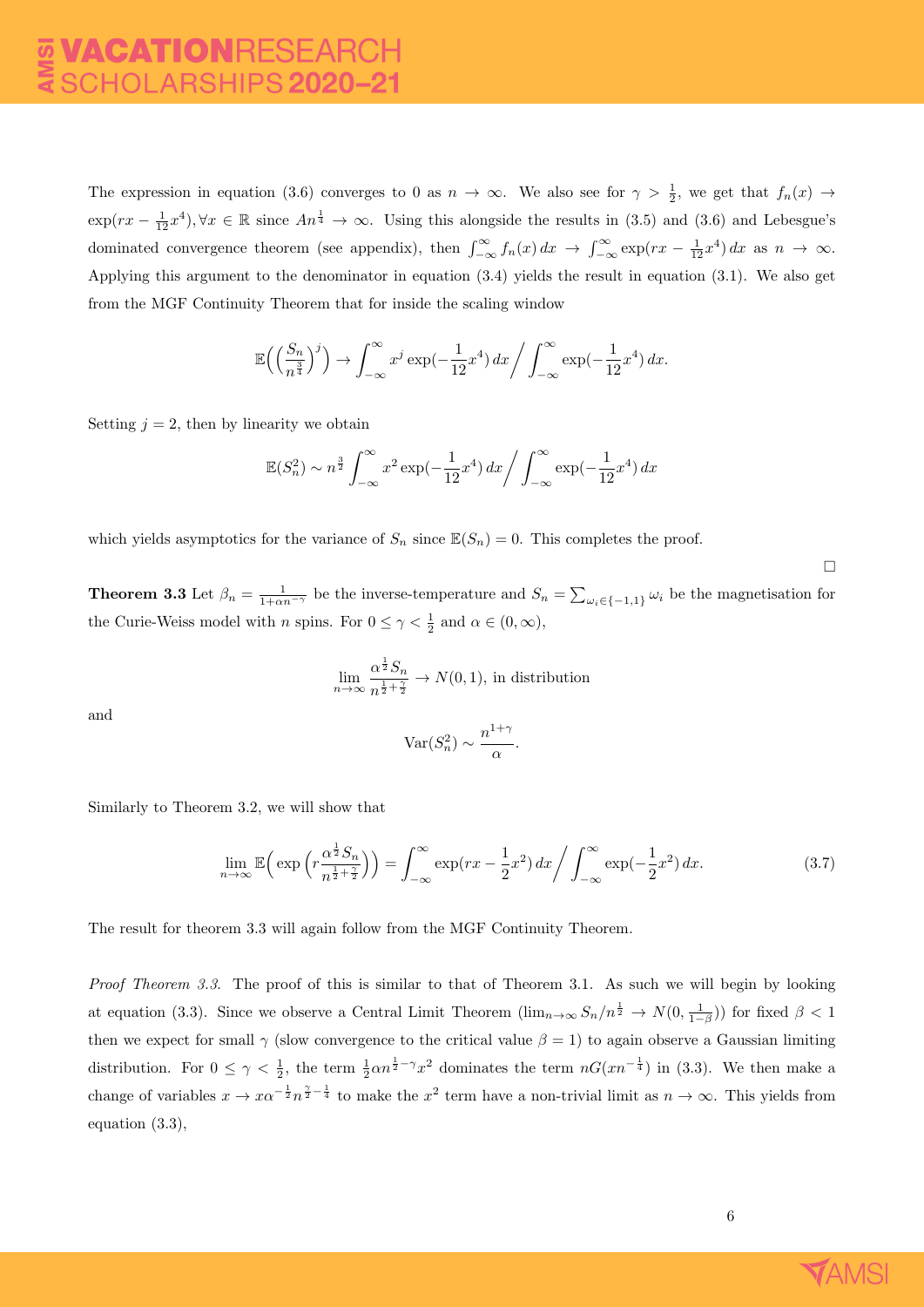$$
\mathbb{E}(\exp(t_n S_n)) = \frac{\int_{-\infty}^{\infty} \exp\left(-\frac{1}{2}n(1+\alpha n^{-\gamma})t_n^2 + xt_n \alpha^{-\frac{1}{2}}n^{\frac{\gamma}{2}+\frac{1}{2}}(1+\alpha n^{-\gamma}) - \frac{1}{2}x^2 - nG\left(\frac{x}{\alpha^{\frac{1}{2}}n^{\frac{1}{2}-\frac{\gamma}{2}}}\right)\right)dx}{\int_{-\infty}^{\infty} \exp\left(-\frac{1}{2}x^2 - nG\left(\frac{x}{\alpha^{\frac{1}{2}}n^{\frac{1}{2}-\frac{\gamma}{2}}}\right)\right)dx}.
$$
 (3.8)

We then pick  $t_n$  so as to give a non trivial limit for the linear x term in equation (3.8). We set  $t_n = r\alpha^{\frac{1}{2}}n^{-\frac{\gamma}{2}-\frac{1}{2}}$ to obtain

$$
\mathbb{E}\left(\exp\left(r\frac{\alpha^{\frac{1}{2}}S_n}{n^{\frac{1}{2}+\frac{\gamma}{2}}}\right)\right) = \exp(-\frac{\alpha}{2}r^2n^{-\gamma}(1+\alpha n^{-\gamma}))\frac{\int_{-\infty}^{\infty}\exp\left(rx(1+\alpha n^{-\gamma}) - \frac{1}{2}x^2 - nG\left(\frac{x}{\alpha^{\frac{1}{2}}n^{\frac{1}{2}-\frac{\gamma}{2}}}\right)\right)dx}{\int_{-\infty}^{\infty}\exp\left(-\frac{1}{2}x^2 - nG\left(\frac{x}{\alpha^{\frac{1}{2}}n^{\frac{1}{2}-\frac{\gamma}{2}}}\right)\right)dx}.
$$
 (3.9)

We note that  $nG(x\alpha^{-\frac{1}{2}}n^{\frac{\gamma}{2}-\frac{1}{2}}) \to 0$  as  $n \to \infty$  for all  $x \in \mathbb{R}$  when  $0 \leq \gamma < \frac{1}{2}$ . Clearly  $\exp(rx(1+n^{-\gamma})-\frac{1}{2}x^2-\frac{1}{2}x^2)$  $nG(xn^{\frac{\gamma}{2}-\frac{1}{2}})) < \exp(2rx - \frac{1}{2}x^2)$  which is integrable over R. Using Lebesgue's dominated convergence theorem, we find in taking the limit of the result in equation (3.9) yields equation (3.7). Analogously to Theorem 3.1 we get from the MGF Continuity Theorem

$$
\mathbb{E}\left(\left(\frac{\alpha^{\frac{1}{2}}S_n}{n^{\frac{1}{2}+\frac{\gamma}{2}}}\right)^j\right) \to \int_{-\infty}^{\infty} x^j \exp\left(-\frac{1}{2}x^2\right) dx \Bigg/ \int_{-\infty}^{\infty} \exp\left(-\frac{1}{2}x^2\right) dx = 1
$$

Setting  $j = 2$ , then by linearity we obtain

$$
\mathbb{E}(S_n^2) \sim \frac{n^{1+\gamma}}{\alpha}
$$

which yields the expression asymptotics of the variance since  $\mathbb{E}(S_n) = 0$ .

 $\Box$ 

Finally we have a theorem for the case when  $\gamma = \frac{1}{2}$ . The case when  $0 \le \gamma < \frac{1}{2}$  and  $\alpha < 0$  will be discussed in the following sections.

**Theorem 3.4** Let  $\beta_n = \frac{1}{1+\alpha n^{-\gamma}}$  be the inverse-temperature and  $S_n = \sum_{\omega_i \in \{-1,1\}} \omega_i$  be the magnetisation for the Curie-Weiss model with n spins. For all  $\gamma = \frac{1}{2}$  and  $\alpha \in \mathbb{R}$ , there is a random variable X with density proportional to  $\exp(-\frac{1}{2}\alpha x^2 - \frac{1}{12}x^4)$  such that,

$$
\lim_{n \to \infty} \frac{S_n}{n^{\frac{3}{4}}} \to X
$$
, in distribution

and

$$
Var(S_n^2) \sim n^{\frac{3}{2}} \int_{-\infty}^{\infty} x^2 \exp\left(-\frac{1}{2}\alpha x^2 - \frac{1}{12}x^4\right) dx \bigg/ \int_{-\infty}^{\infty} \exp\left(-\frac{1}{2}\alpha x^2 - \frac{1}{12}x^4\right) dx.
$$

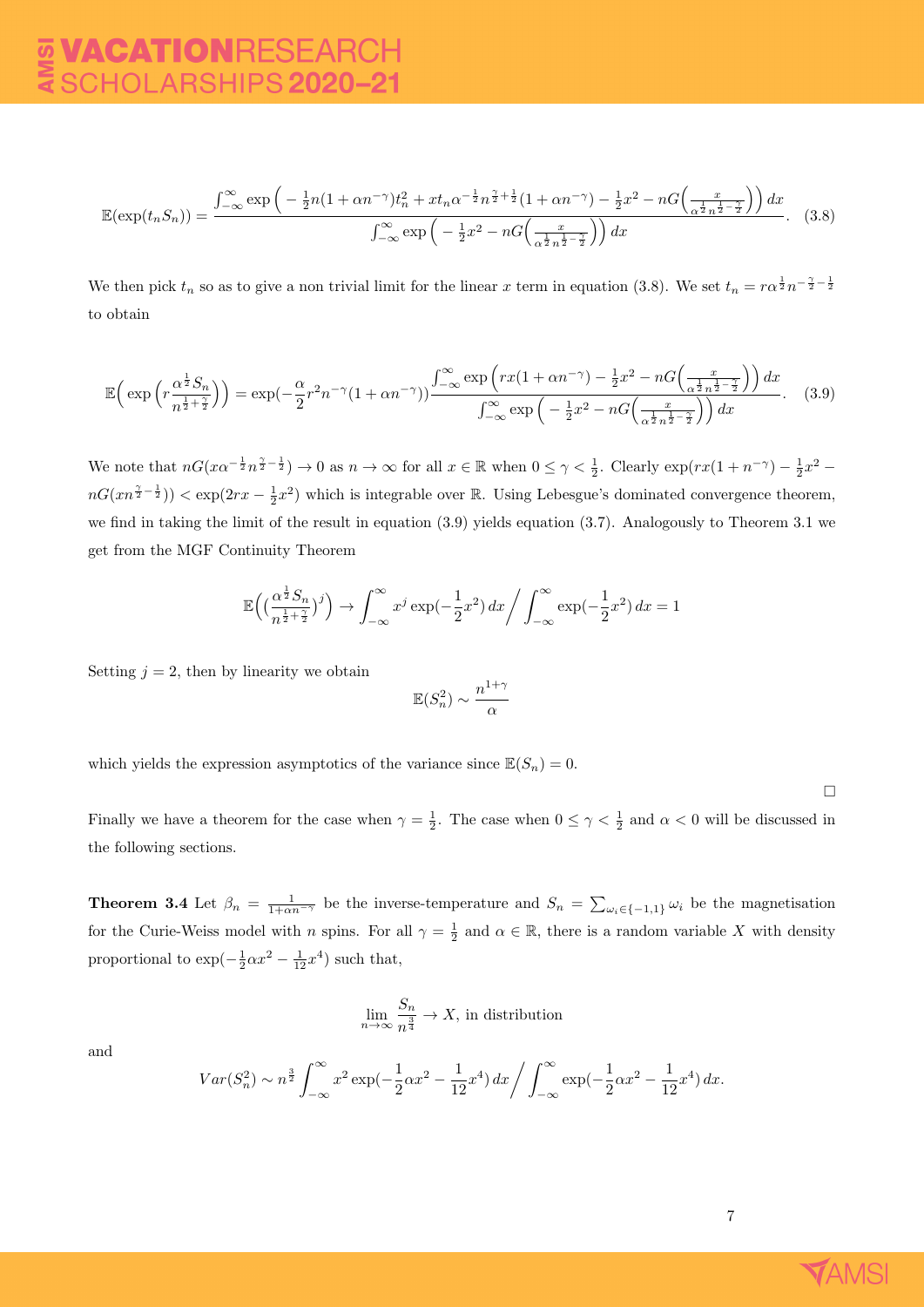The proof of this is analogous to that of Theorem 3.1 and 3.3. One just needs to analyse equation (3.4) taking  $\gamma = \frac{1}{2}$ . This yields

$$
\mathbb{E}\Big(\exp\big(r\frac{S_n}{n^{\frac{3}{4}}}\big)\Big) = \frac{\int_{-\infty}^{\infty} \exp\bigl(-\frac{1}{2}n^{-\frac{1}{2}}(1+\alpha n^{-\frac{1}{2}})r^2 + xr(1+\alpha n^{-\frac{1}{2}}) - \frac{1}{2}\alpha x^2 - nG\bigl(\frac{x}{n^{\frac{1}{4}}}\bigr)\bigl) dx}{\int_{-\infty}^{\infty} \exp\bigl(-\frac{1}{2}\alpha x^2 - nG\bigl(\frac{x}{n^{\frac{1}{4}}}\bigr)\bigr) dx}.
$$

We can then use Lebesgue's dominated convergence theorem in a similar way done in theorems 3.1 and 3.3. The MGF Continuity Theorem will then give you the result.

#### 4 Further Study

The one case that we have omitted from this report is the case when  $0 \leq \gamma < \frac{1}{2}$  and  $\alpha < 0$ , outside the critical scaling window but approaching the critical value  $\beta = 1$  from above. This means we are in the low temperature region. In the Law of Large Numbers scaling for  $S_n$  (taking  $S_n/n$ ) we obtain a *mixture* of point masses in the limit as  $n \to \infty$ . This tells us not to expect a central limit theorem (In the case when  $\beta \leq 1$ ,  $S_n/n$  converges to a single point mass and so a central limit theorem type result may be expected). From Figure 2, we can see



Figure 2: The distribution for  $S_n/n$  when  $n = 100$  for  $\beta = 0.8$  and  $\beta = 1.2$ , respectively. Figure from Friedli and Velenik [2017]

that in the low temperature region we observe a bi-modal distribution for the magnetisation when n is large. In a paper by Ellis et al. [1980], it was shown that, in the fixed  $\beta > 1$  case, if you condition on the magnetisation being near one of these positive peaks, then we again obtain a central limit theorem type result. More clearly, when we condition on  $S_n/n \in [m-a, m+a]$  where m is the value corresponding to the position of the peak of the distribution in Figure 2, then we find that  $S_n/n^{1/2}$  converges, in distribution, to a Gaussian.

In the first attempt at solving this for  $\beta = \beta_n = 1/(1 + \alpha n^{-\gamma})$ , we attempted to utilise some of the techniques that we developed by Ellis et al. [1980]. What we later realised was that because we are converging to to the critical value  $\beta = 1$ , then the two peaks at m and  $-m$  were also converging to 0 (they are in fact sequences

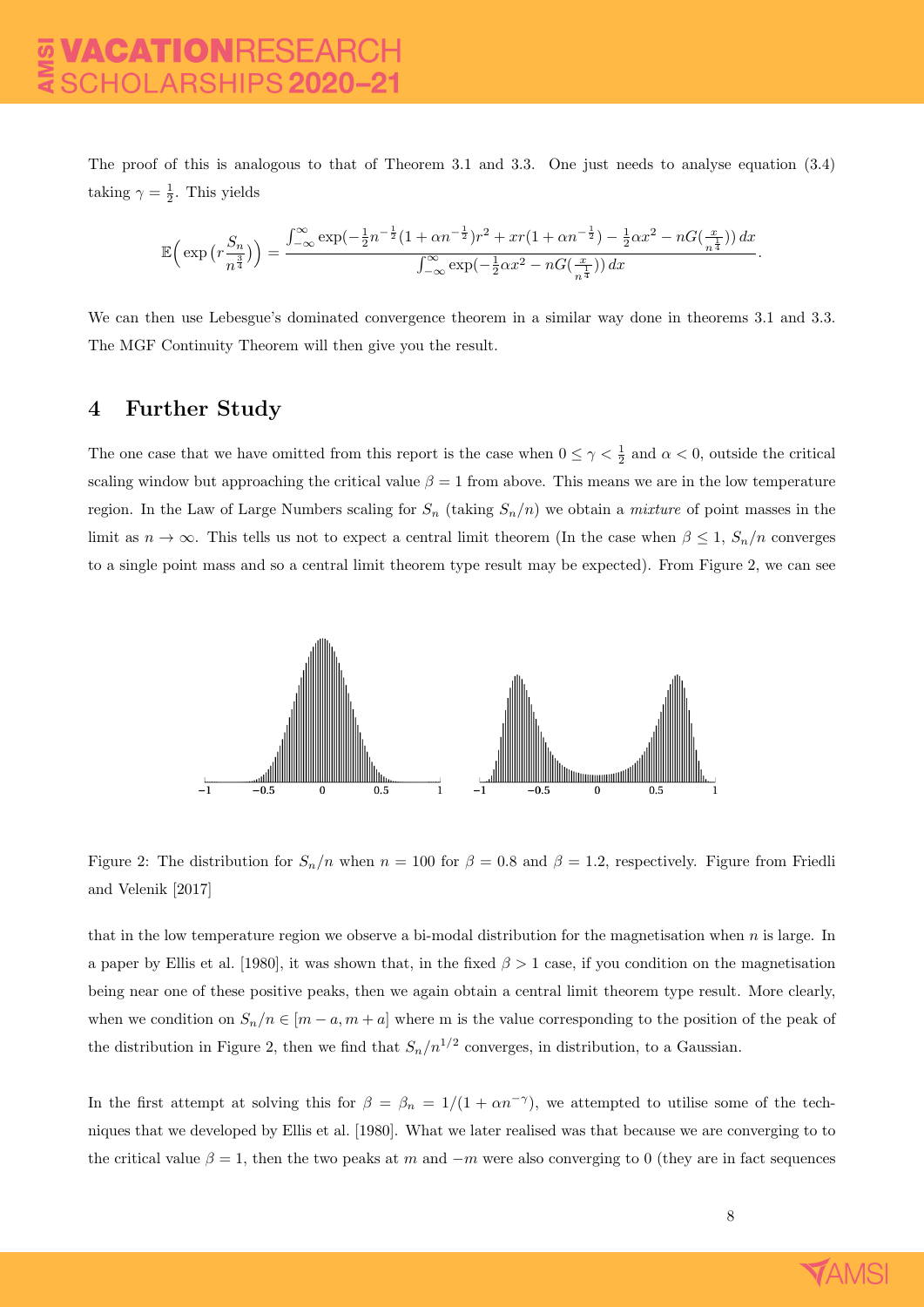of real numbers converging to 0 so can be denoted  $m_n$ ). This means that in a region of radius a around one of these peaks, in the limit there will be a point where we are actually conditioning over 2 peaks. This ultimately leads to an incorrect result. Part of some further study which we would like to tackle is refining some of the techniques from Ellis et al. [1980] to enable us to limit our calculation to being conditioned around just a single peak. To do this we will condition on  $S_n > 0$  rather than centering around  $m_n$ . This seems like an interesting problem to tackle.

### 5 Conclusion

In modifying the Curie-Weiss Model to accommodate a  $\beta_n$  that is asymptotic to the critical value  $\beta = 1$  we were able to obtain limit theorems that were in many ways analogous to those by Simon and Griffiths [1973] and Ellis and Newman [1978]. With  $\beta = \beta_n = 1/(1 + \alpha n^{-\gamma})$ , we found that when  $\gamma > \frac{1}{2}$  that we obtained the same result as for the fixed  $\beta = 1$  case. This tells us that for fast convergence to the critical value, the modal is unable to tell the difference between the asymptotic  $\beta = \beta_n$  and the fixed value  $\beta = 1$  when considering the distribution of the magnetisation,  $S_n$ . With slower convergence  $(0 \leq \gamma < \frac{1}{2})$ , when we approach the critical value from below we find that that the behaviour of the magnetisation is much like that for the high temperature case and obtain a Gaussian limit for the magnetisation (after appropriately scaling). The low temperature scaling window is considerably more difficult but a strategy for solving this problem has been outlined.

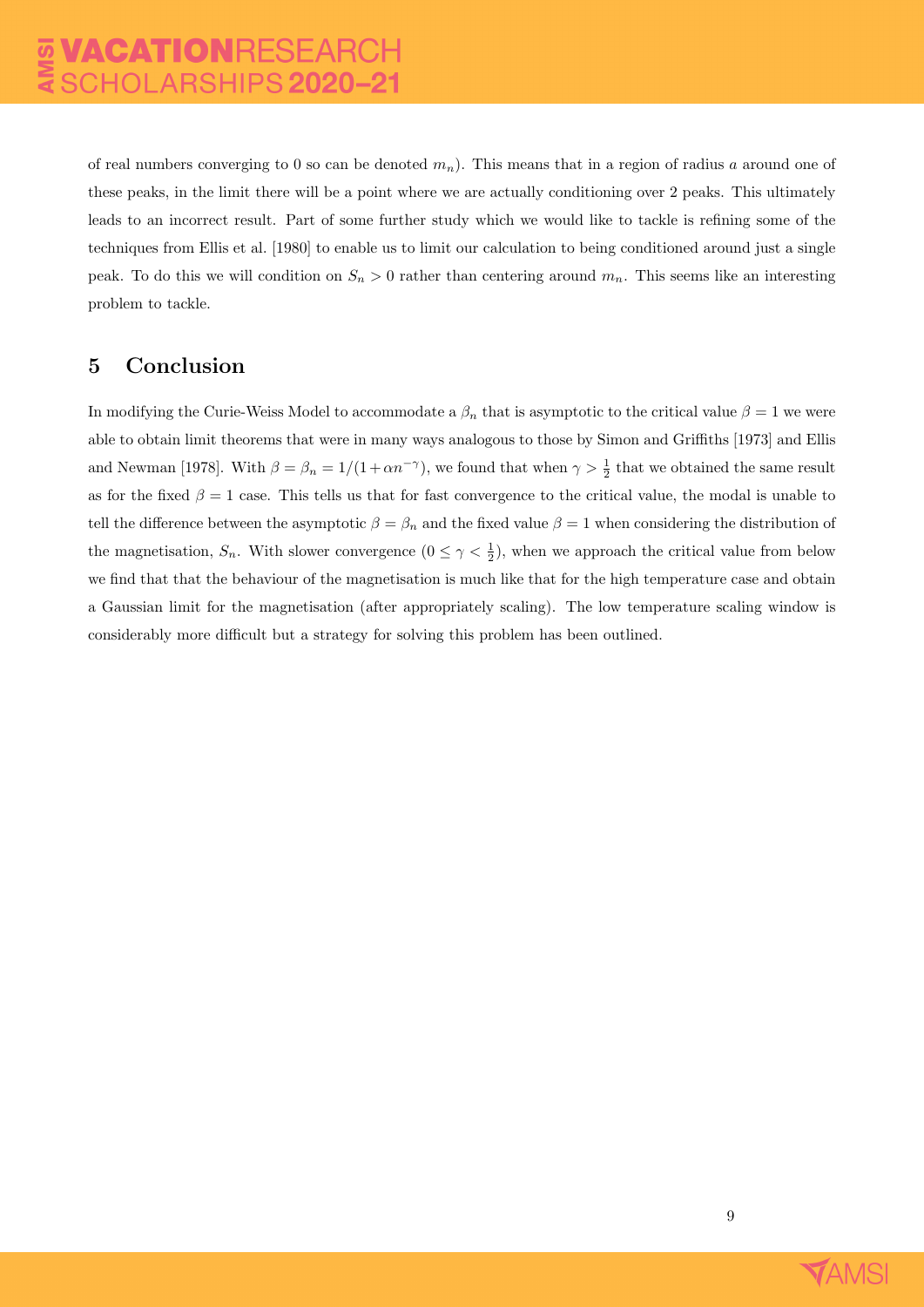# Appendix

#### The Central Limit Theorem

See e.g. A.8.5 [Ellis, 2006].

Let  $\{X_i: i = 1, 2, 3...\}$  be a sequence of i.i.d. random variables and define  $S_n = \sum_{i=1}^n X_i$ . If  $\mathbb{E}(X_1) = \mu$  and  $Var(X_1) = \sigma^2$  are finite and  $\sigma^2 > 0$ , then

$$
\frac{S_n - n\mu}{n^{1/2}} \to N(0, \sigma^2)
$$
, in distribution,

where  $N(0, \sigma^2)$  is a probability measure on R with density

$$
(2\pi\sigma^2)^{1/2}\exp(-\frac{1}{2}x^2)
$$

#### Moment Generating Function (MGF) Continuity Theorem

see e.g. A.8.7 [Ellis, 2006]. Let  $P_n$  be a sequence of Borel probability measures on R,  $\mathcal{M}(\mathbb{R})$ . Assume that the moment generating functions  $g_n(r) = \int_{-\infty}^{\infty} \exp(rx) P_n dx$  are defined for all r in an interval C which has nonempty interior and which contains the origin. Assume that for all  $r \in C$  the limit  $g(r) = \lim_{n\to\infty} g_n(r)$ exists and that  $g(r) \to g(0) = 1$  as  $r \in C$ ,  $r \neq 0$ , converges to 0. Then the following conclusions hold.

- a)  $P_n$  converges weakly to some  $P \in \mathcal{M}(\mathbb{R})$  and  $g(r) = \int_{-\infty}^{\infty} \exp(rx) P dx$
- b) If in addition  $0 \in \text{int}C$ , then for any  $j \in \{1, 2, \dots\}$ ,  $\int_{-\infty}^{\infty} x^j P_n dx \to \int_{-\infty}^{\infty} x^j P dx$

#### Lebesgue's Dominated Convergence Theorem

Suppose  $f_n : \mathbb{R} \to [-\infty, \infty]$  are (Lebesgue) measurable functions such that the point wise limit  $f(x)$  $\lim_{n\to\infty} f_n(x)$  exists and is bounded by some integrable function g, then

$$
\lim_{n \to \infty} \int_{\mathbb{R}} f_n \, d\mu = \int_{\mathbb{R}} f \, d\mu
$$